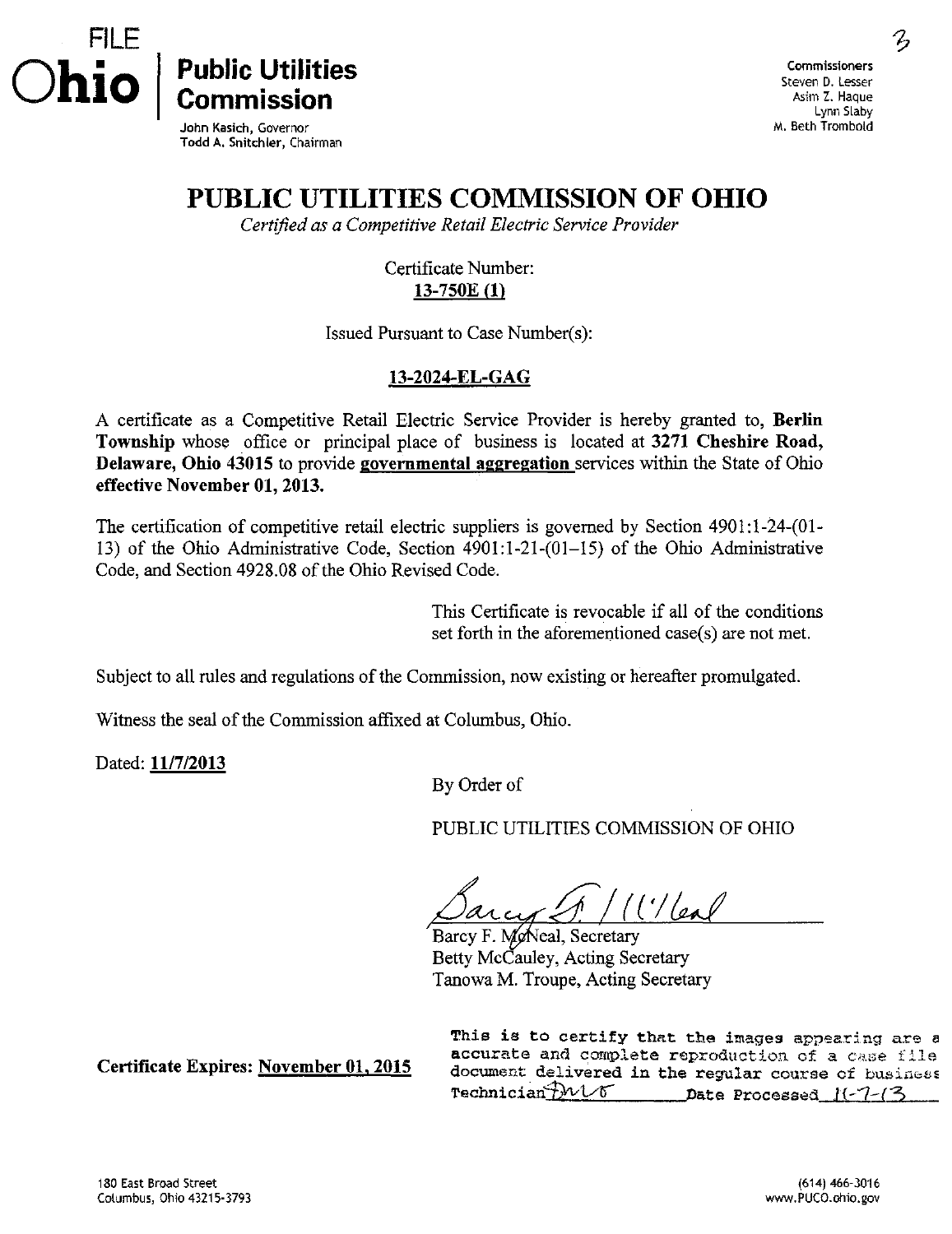## CRES AUTOMATIC CASE ACTION FORM

Case No. 13-2024-EL-GAG

Date Sent: November 6, 2013

Effective Date of Certificate: November 1, 2013

Certificate Expires: November 1, 2015

Company Name and Company Name d/b/a: Berlin Township

 $\Box$  Renewal

## Action Needed:

| ⊠                                                    | Issue Certificate Number to: Berlin Township at (address): 3271 Cheshire<br>Road, Delaware, Ohio 43015                                                              |  |  |
|------------------------------------------------------|---------------------------------------------------------------------------------------------------------------------------------------------------------------------|--|--|
| ⊠                                                    | Certified To Provide the Following Services:<br><b>Retail Generation</b><br>Aggregation<br><b>Power Marketer</b><br><b>Power Broker</b><br>Governmental Aggregation |  |  |
|                                                      | Renew Certificate No.<br>to                                                                                                                                         |  |  |
| Revise Certificate No.<br>to (check all applicable): |                                                                                                                                                                     |  |  |
|                                                      | $\Box$<br>Reflect name change from<br>to                                                                                                                            |  |  |
|                                                      | $\mathbf{L}$<br>Reflect address change from<br>to                                                                                                                   |  |  |
|                                                      | $\Box$<br>Add new service offering to certificate:                                                                                                                  |  |  |
|                                                      | <b>Retail Generation</b><br>Aggregation<br><b>Power Marketer</b><br>Power Broker<br>Governmental Aggregation                                                        |  |  |
|                                                      | П<br><b>Correct Administrative Error</b>                                                                                                                            |  |  |
|                                                      | $\mathsf{L}$<br>Reflect Change of Ownership to:                                                                                                                     |  |  |
|                                                      | Cancel Certificate No.                                                                                                                                              |  |  |
|                                                      | Protect Un-redacted copies until                                                                                                                                    |  |  |
|                                                      | Close Case File, Case Withdrawn at Applicant's Request                                                                                                              |  |  |
|                                                      | <b>Close Case File</b>                                                                                                                                              |  |  |